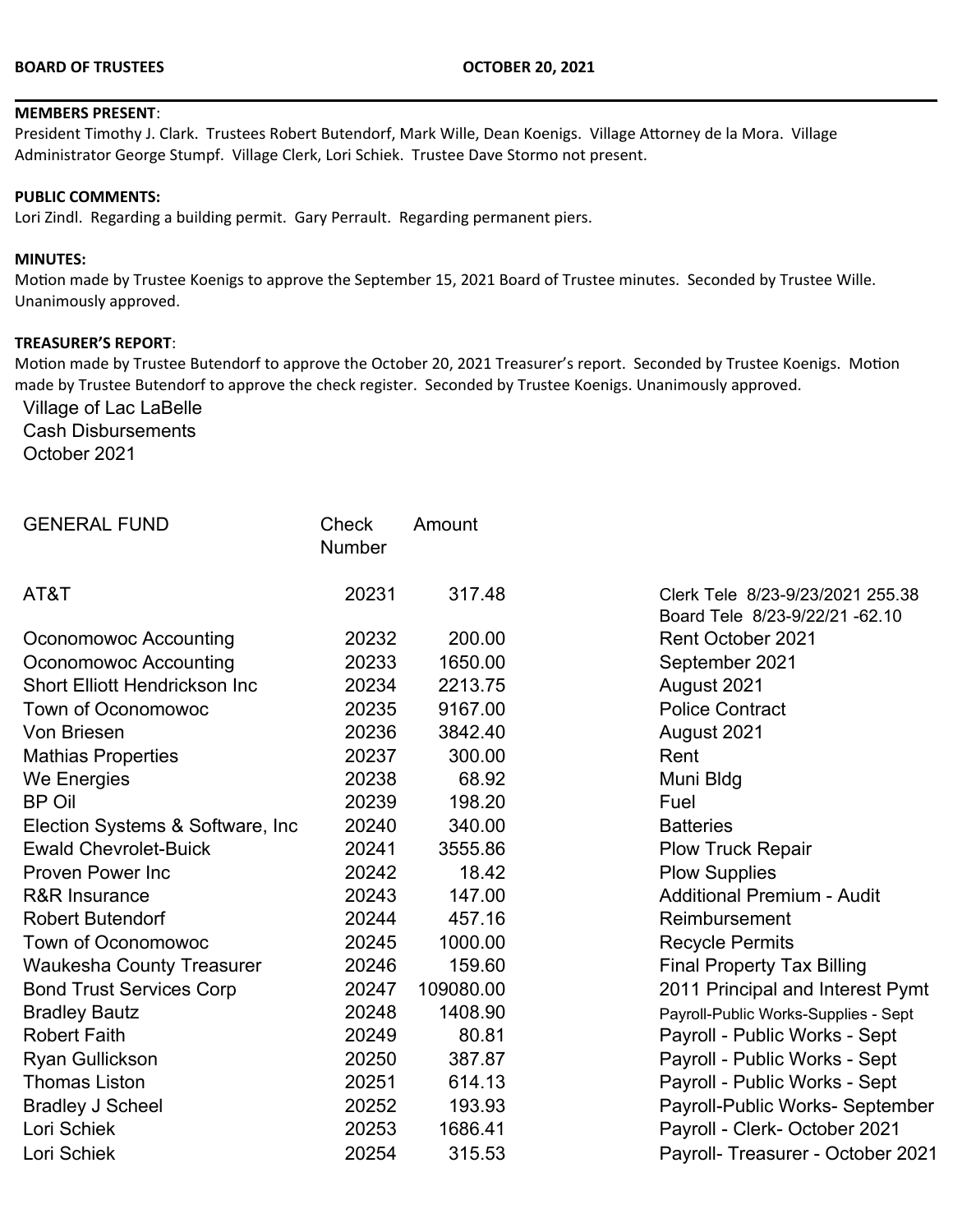| George Stumpf<br><b>Great West Financial</b><br><b>CHASE</b><br><b>Wisconsin Dept of Revenue</b><br><b>WI Retirement System</b>                                                                                                                                                    | 20255<br>20256<br>EFT.<br>EFT.<br>EFT.                                        | 3.06<br>3161.36<br>1598.00<br>122.17<br>540.88<br>-------------                          |           | <b>GM</b> payroll<br>GM Retirement - October 2021<br>Payroll Taxes - October 2021<br>Payroll Taxes - October 2021<br><b>WRS Retirement - October 2021</b>                   |
|------------------------------------------------------------------------------------------------------------------------------------------------------------------------------------------------------------------------------------------------------------------------------------|-------------------------------------------------------------------------------|------------------------------------------------------------------------------------------|-----------|-----------------------------------------------------------------------------------------------------------------------------------------------------------------------------|
| <b>Total General Fund</b>                                                                                                                                                                                                                                                          |                                                                               |                                                                                          | 142828.84 |                                                                                                                                                                             |
| Village of Lac LaBelle<br><b>Cash Disbursements</b><br>October 2021                                                                                                                                                                                                                |                                                                               |                                                                                          |           |                                                                                                                                                                             |
| <b>SEWER FUND</b>                                                                                                                                                                                                                                                                  |                                                                               |                                                                                          |           |                                                                                                                                                                             |
| Oconomowoc Accounting<br>City of Oconomowoc-Wastewater<br><b>Short Elliott Hendrickson</b><br><b>WE Energies</b><br>Oconomowoc Utilities (Electric)<br>Area Septic Installation<br><b>Axley Brynelson LLP</b><br>CenturyLink<br>Leverenz Septic Service<br><b>Total Sewer Fund</b> | 20222<br>20223<br>20224<br>20225<br>20226<br>20227<br>20228<br>20229<br>20230 | 440.00<br>4434.03<br>589.04<br>11.24<br>510.87<br>7596.30<br>1089.00<br>122.74<br>720.00 | 15513.22  | September 2021<br>September 2021<br>August 2021<br>September 2021<br>September 2021<br><b>Maintenance and Service</b><br>August 2021<br>August - September 2021<br>Pump out |
| <b>SPECIAL REVENUE FUND</b>                                                                                                                                                                                                                                                        |                                                                               |                                                                                          |           |                                                                                                                                                                             |
| <b>Advanced Disposal Services</b>                                                                                                                                                                                                                                                  | 20257                                                                         | 2992.62                                                                                  |           | <b>Garbage Collection- Sept 2021</b>                                                                                                                                        |
| <b>Total Special Revenue Fund</b>                                                                                                                                                                                                                                                  |                                                                               |                                                                                          | 2992.62   |                                                                                                                                                                             |
| <b>CAPITAL PROJECTS</b>                                                                                                                                                                                                                                                            |                                                                               |                                                                                          |           |                                                                                                                                                                             |
|                                                                                                                                                                                                                                                                                    |                                                                               | . <b>.</b> .                                                                             | 0.00      |                                                                                                                                                                             |
| <b>Total Checks</b>                                                                                                                                                                                                                                                                |                                                                               |                                                                                          | 161334.68 |                                                                                                                                                                             |

### **DISCUSSION AND POSSIBLE ACTION REGARDING THE APPROVAL OF THE FOLLOWING BARTENDER LICENSES: HALEY HENKE AND MANDY FALLER:**

Motion made by Trustee Wille to approve the bartender licenses for Haley Henke and Mandy Faller. Seconded by Trustee Butendorf. Unanimously approved.